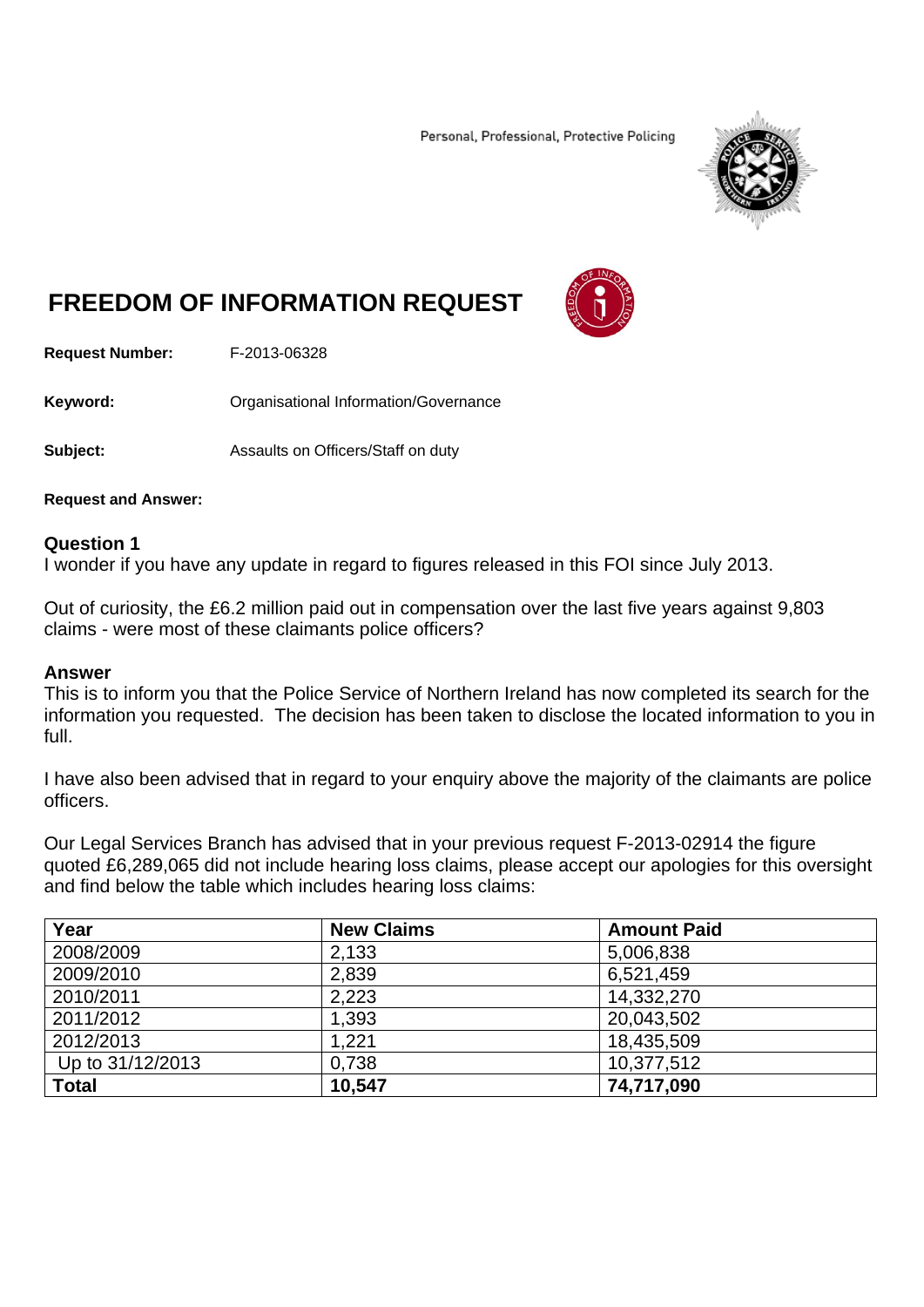The Table below is purely slips, trips, falls etc

| Year             | <b>New Claims</b> | <b>Amount Paid</b> |  |
|------------------|-------------------|--------------------|--|
| 2008/2009        | 138               | 1,134,588          |  |
| 2009/2010        | 104               | 543,873            |  |
| 2010/2011        | 109               | 1,068,176          |  |
| 2011/2012        | 145               | 2,172,652          |  |
| 2012/2013        | 103               | 1,369,776          |  |
| Up to 31/12/2013 | 60                | 1,956,220          |  |
| <b>Total</b>     | 659               | 8,245,285          |  |

The record holder has again highlighted that there is no correlation between the compensation paid in these months and the number of claims received due to the length of time required to bring such claims to a conclusion.

## **Question 2**

How many reported incidents of assault have there been by police officers and staff whilst on duty between :

01/01/2008 and 21/06/2008?

Up to 31/12/2013

### **Answer**

In response to your earlier request F-2013-02914 we provided for police staff the 'assault' figures which relate to those reports received where the individual has selected that category to describe the category of injury.

For your information I have now supplied the number of police officers who also submitted reports where they selected the category of 'assault' to describe the category of injury. This differs from the larger figures supplied in the response to question 1 in F-2013-02914 because this relates only to when they have submitted a report in regard to injury. For this reason these figures could be used for comparison with police staff as they are extracted from the same database.

We have also provided below the updated figures until the end of year as requested.

Addendum to earlier request In the last 12 months (01.07.12-30.06.13), Health &Safety (H&S) Branch received 570 accident reports of assault on police officers

In the last 5 years (01.07.08-30.06.13), H&S Branch received 2113 accident reports of assault on police officers.

The figures below are for ALL 'assault' categorised accidents/incidents as reported by individuals using the PSNI accident/incident reporting process, including all injuries, ill health and near-miss incidents.

During the period 01.01.08-21.06.08, H&S Branch received 94 accident reports of assault on police staff; these 94 reports were solely for police officers and no other staff submitted reports.

During the period 01.07.13-31.12.13, H&S Branch received 321 accident reports of assault on police staff broken down as follows - 304 police officers, 1 agency staff, 1 civilian staff & 15 Contractors.